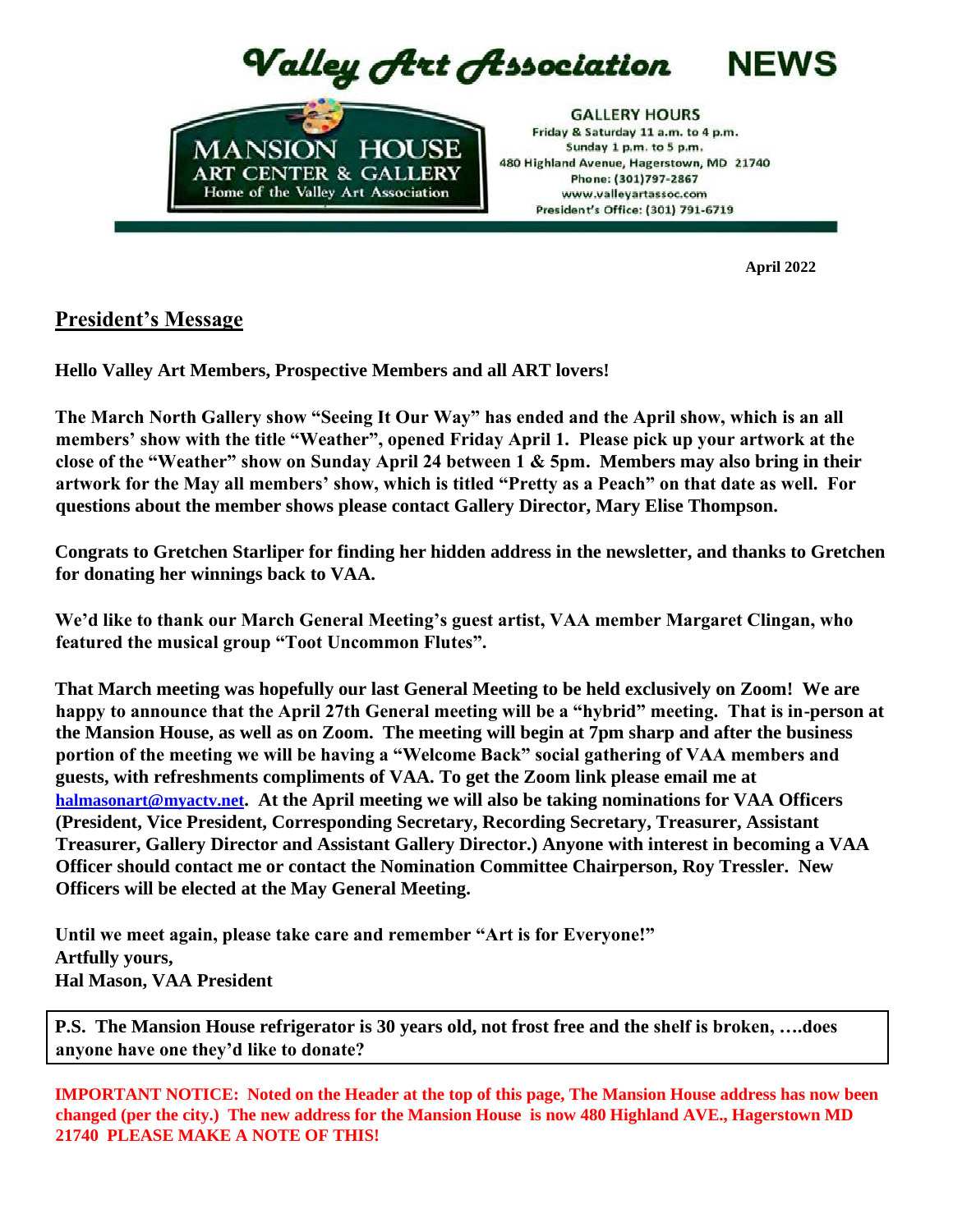# **2022 North Gallery Shows**

## *Please check the list below for dates as shows approach.*

*Additional note: Mansion House Sitters can contact Donna Mason if they need a review of any Mansion House sitting procedures.*

| <b>Month</b>                         | <b>Title/Exhibitor</b>              | <b>Drop Off</b><br>Dates* | <b>Opening</b> | <b>Closing</b> | Pick Up<br>Date* |
|--------------------------------------|-------------------------------------|---------------------------|----------------|----------------|------------------|
| April 2022                           | Weather                             | 3/25,26 or 27             | 4/1            | 4/24           | 4/24             |
| <b>May 2022</b>                      | <b>Pretty as a Peach</b>            |                           |                |                |                  |
| <b>June 2022</b>                     | <b>Music &amp; Dance</b>            |                           |                |                |                  |
| <b>July 2022</b>                     | <b>Bird Watching</b>                |                           |                |                |                  |
| August 2022                          | <b>Paradise</b>                     |                           |                |                |                  |
| September 2022                       | <b>The Magic of Threes</b>          |                           |                |                |                  |
| October 2022                         | It's a Fright                       |                           |                |                |                  |
| November 2022                        | <b>Cityscapes</b>                   |                           |                |                |                  |
| <b>December</b><br>2022/January 2023 | <b>Winter Nights, Winter Lights</b> |                           |                |                |                  |

#### **2022 ART IN THE HALLWAY Meritus Health Center**

| wich nus Incunin Center |                                         |  |  |
|-------------------------|-----------------------------------------|--|--|
| <b>April</b>            | <b>Carol Miller</b>                     |  |  |
| <b>May</b>              | <b>Mary Thompson/Charlotte Loveless</b> |  |  |
| <b>June</b>             | <b>Lily Ramos</b>                       |  |  |
| July                    | <b>Chelsea Butrum</b>                   |  |  |
| <b>August</b>           | <b>Debra Lee</b>                        |  |  |
| <b>September</b>        | <b>Gwen &amp; Larry Bergey</b>          |  |  |
| October                 | <b>Sue Bell</b>                         |  |  |
| <b>November</b>         | <b>Chris Shingler</b>                   |  |  |
| <b>December</b>         | <b>John Neal Mullican</b>               |  |  |

### **VAA MEMBER NEWS**

### **Cumberland Valley Artists & Photographers Exhibition**

Congratulations to these VAA members who are participating: David Bottini, Margaret Clingan, Donna Mitchell, Elisabet Stacy-Hurley, and Stephen Wright. The Clyde H. Roberts Memorial Award for "Best Watercolor" was awarded to Ray Snouffer of Hagerstown, MD for "Wilbur"; Clyde was a founding member of the Mansion House Art Gallery and an active VAA member and officer. The Valley Art Association Award, given in honor of deceased VAA members the past year, including Ruth Durbin, Sherry Kemp and Dorothy McEvoy, was given to Mark Schwenk of Berkeley Springs, WV, for "Untitled" from his "Portraits of Empowerment" series.

### **Washington County Arts Council**

"An Eye for Landscape": Paintings by David Bottini and art students, April 7-May 1 and virtually from April 9. 34 South Potomac Street, Hagerstown. http://www.washingtoncountyarts.com Phone: 301-791-3132.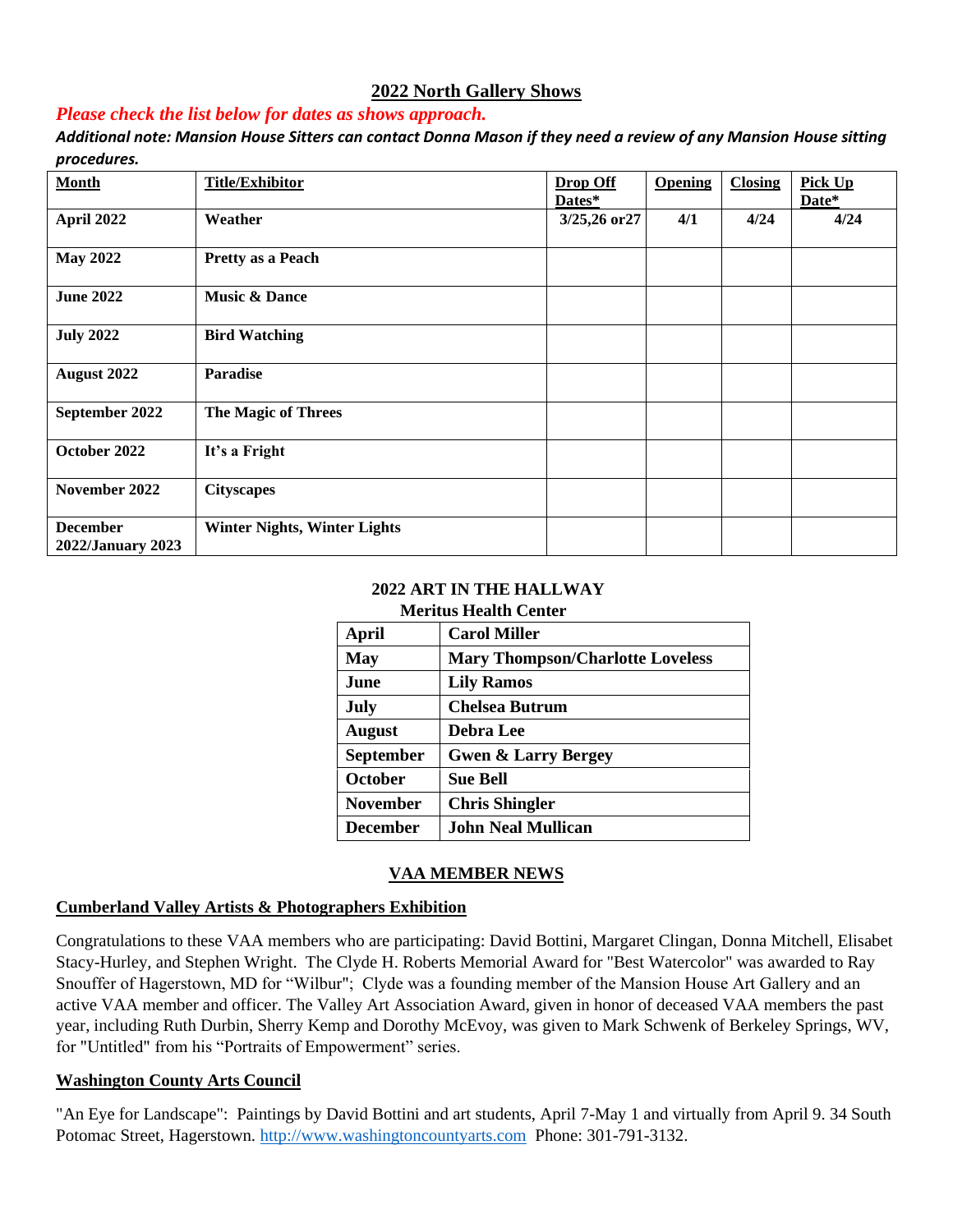### **Membership Recruitment**

The VAA now has a system in place for reaching out and inviting prospective members. If you know of someone who is an artist or is interested in the arts, please send his/her name and mailing address to our membership chair, Denise Ruby at denise7231@aol.com.

### **FIGURE-DRAWING**

**Mansion House:** Figure-Drawing sessions are scheduled for the following THURSDAYS in April, from 10 AM to 1 PM, April 7, 14 and 28 *(see below for workshop April 21*). Professional models, shared model fees only. No instruction. April 28 will be a single pose portrait session. Contact Elaine Wolfe at valleyartinfo@gmail.com or call 304-261-9583 (no text).

### **In Conjunction with the Washington Studio School - The DC Art Models Collective**:

Online sessions are detailed at [www.dcartmodelcollective.com](http://www.dcartmodelcollective.com/) WSS is at [https://washingtonstudioschool.org/drop-in](https://washingtonstudioschool.org/drop-in-figure-drawing)[figure-drawing;](https://washingtonstudioschool.org/drop-in-figure-drawing) sessions are Mondays, 7-9 p.m. Professional models: \$7 for one hour, \$14 for two, and \$20 for three.

### **New Masters Academy:**

Online; great resource for photographs of models.<https://www.nma.art/>

## **WORKSHOPS AND CLASSES**

If you have a **wish list for classes or workshops**, please contact Elaine Wolfe at valleyartinfo@gmail.com or call 304- 261-9583 (no text). She wants to know what - or with whom - you would like the opportunity to study. Also, if you would like to become involved in coordinating workshops, please let her know!

## **Classes at the Mansion House**

**Marjorie Tressler painting classes** Mondays. For details and to register for classes, please contact Marjorie for details at marjorietressler@comcast.net or call 717-762-6791.

## **Brendan Rich Pewter Casting and Mold-Making**

The March 24 workshop was postponed due to grave loss in Brendan Rich's family. We are deeply sorry for a grave loss. The April 21 workshop will be creating a plaster mold for slush pewter casting, using historical techniques. 10 AM to noon. Limited to 10 individuals, with all materials provided. Cost \$25. Contact Elaine Wolfe at valleyartinfo@gmail.com or call 304-261-9583 (no text).

### **Lynn Ferris Watercolor Classes**

Six weeks, Thursdays, 9 a.m. to noon, July 7 - August 11. For details, costs, and to register, please contact Lynn directly at ferrislynn@yahoo.com. All her workshops and exhibitions for the year are at [http://www.lynnferris.com.](http://www.lynnferris.com/)

## **Lesa Cook Two-Day Sculpture Workshop**

September 15-16, bas-relief workshop with award winning and internationally exhibited artist and teacher: 10:30 a.m. – 4:30 p.m. both days. Cost, including all materials: \$165 for VAA and MFA members \$180 for non-members. [http://www.lesacook.com](http://www.lesacook.com/) For details, class description and to register, contact Elaine Wolfe (*see above*).

## **Pam Wenger "Quick Sketch Portrait in Watercolor"**

Her March 17th workshop was very well received, and we already have a waiting list for her next one later this year (date TBD).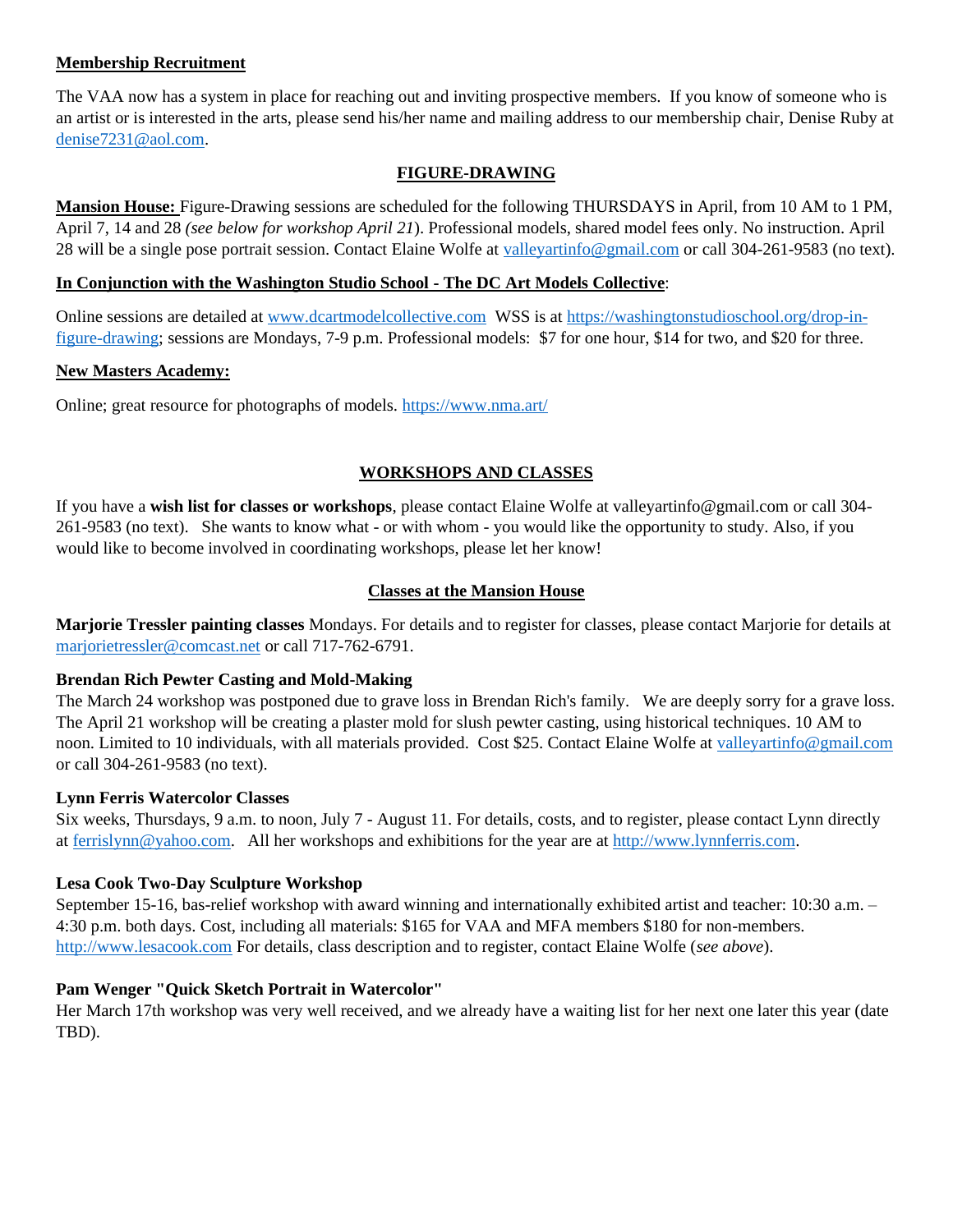### **Off-Site:**

# **Washington County Museum of Fine Arts Classes**

Class Schedule and Registration: wcmfa.org/learn/classes/ To register for events, call (301) 739- 5727, or email info@wcmfa.org.

# **Michael T. Davis monthly classical techniques workshops**

Badgerhound Gallery, Shepherdstown. May 24, June 28, July 26, 10:30 a.m.-3:30 p.m. CLOSED (maximum five students). To be placed on a waiting list, contact Elaine Wolfe (*see above*).

# **Online Mentoring**

**Hans Guerin and Beth de Loiselle, Schuler School of Fine Arts** athansguerin.com and bethedloiselle.com

# **CALLS FOR ENTRY:**

# **WCAC First Annual Plein Air Event (Juried)**

Artists to be invited to paint *en plein air* (outdoors) in historic Hagerstown, Maryland in June, creating original artwork that will be exhibited August 4 - September 6, 2022 in the Washington County Arts Council galleries. Deadline for submissions April 25. For more information: https://www.washingtoncountyarts.com/plein-air

# **Berkeley Arts Council**

Contemporary Printmaking, an exhibit of works in various printmaking techniques, on display June 29 -August 6, 2022 at the Berkeley Art Works, 116 North Queen Street, Martinsburg, WV. Deadline for entries midnight May 17, 2022. Cash awards. For more information: [https://berkeleyartswv.org.](https://berkeleyartswv.org/)

# **Modern Visual Arts Gallery (Bethlehem, PA)**

"Everything Blue" exhibit (multiple media), May 14-June 5, 2022. Deadline for entries April 18, 2022. More info at and submissions through CaFÉ: https://artist.callforentry.org/festivals\_unique\_info.php?ID=10258

# **EXHIBITIONS**

# **Washington County Arts Council**

Through April 5: "Resilience & Inspiration: Recent Works from HCC Visual Arts Students and Faculty" in the Galleries at the Washington County Arts Council, 34 S Potomac Street, Hagerstown, MD 21740 and online virtually.

# **COMMUNITY NEWS**

# **42 West Arts Gallery, 42 West Main Street, Waynesboro, PA. Geoff Grant Featured Artist March, April**

We will be having an opening reception on Friday the 4th from 5:30 thru 7:30 with special music, wine and snack foods. Geoff Grant, a fine art photographer, will be there to answer any questions that you may have about his work. Donna Bingaman, Professional Artist, will be offering painting classes every Wednesday of each month from 12 - 3pm. throughout the year. Each class is offered at \$15 . Come when possible. Everyone is welcome. Learn to draw and paint a beautiful painting. We paint in oil paint, watercolor, and pastel. Sign up at 42 West Arts or contact Donna Bingaman 762-8394 or **artsyfolks@embarqmail.com**